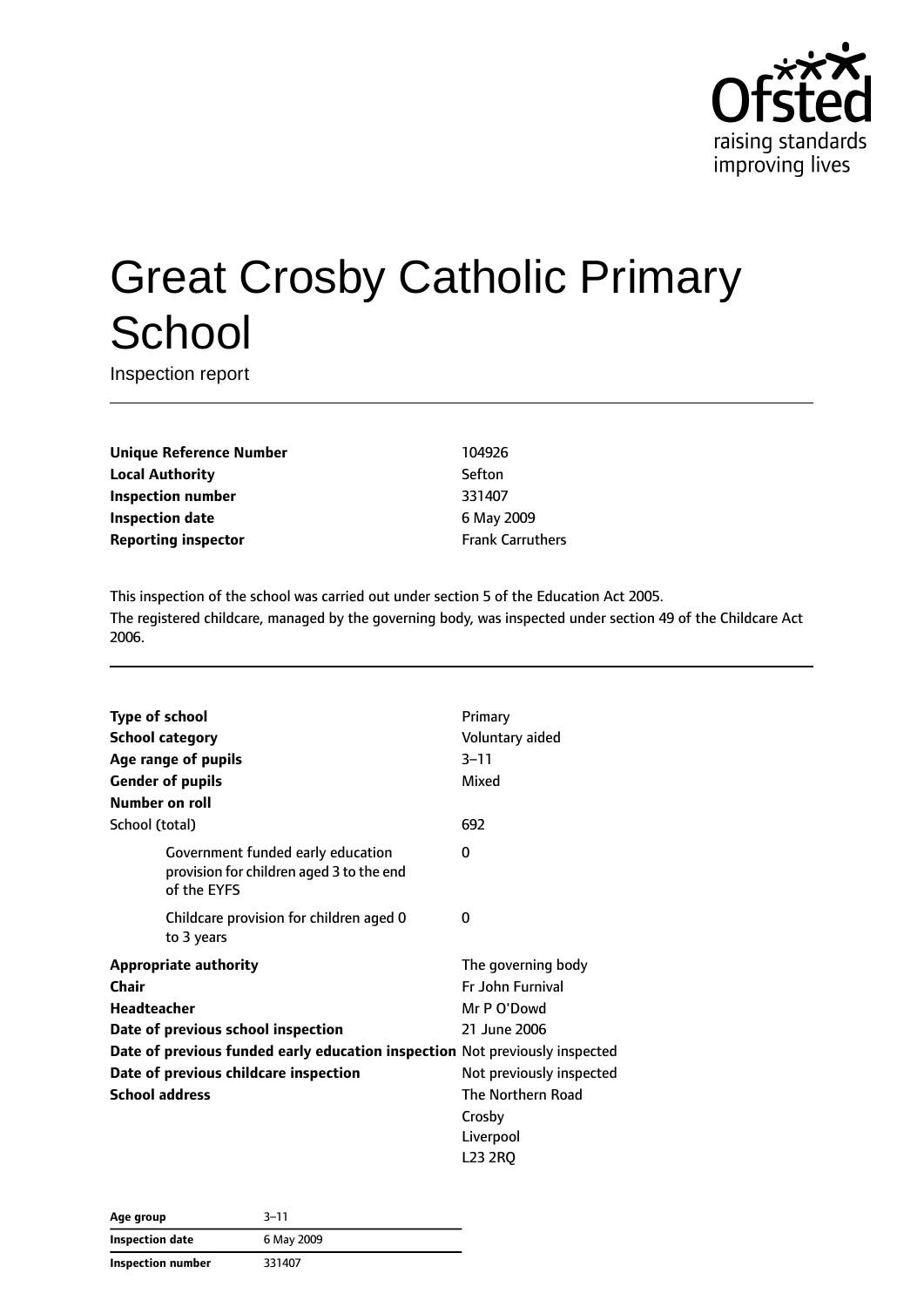**Telephone number** 0151 9248661 **Fax number** 0151 9241331

| Age group         | $3 - 11$   |
|-------------------|------------|
| Inspection date   | 6 May 2009 |
| Inspection number | 331407     |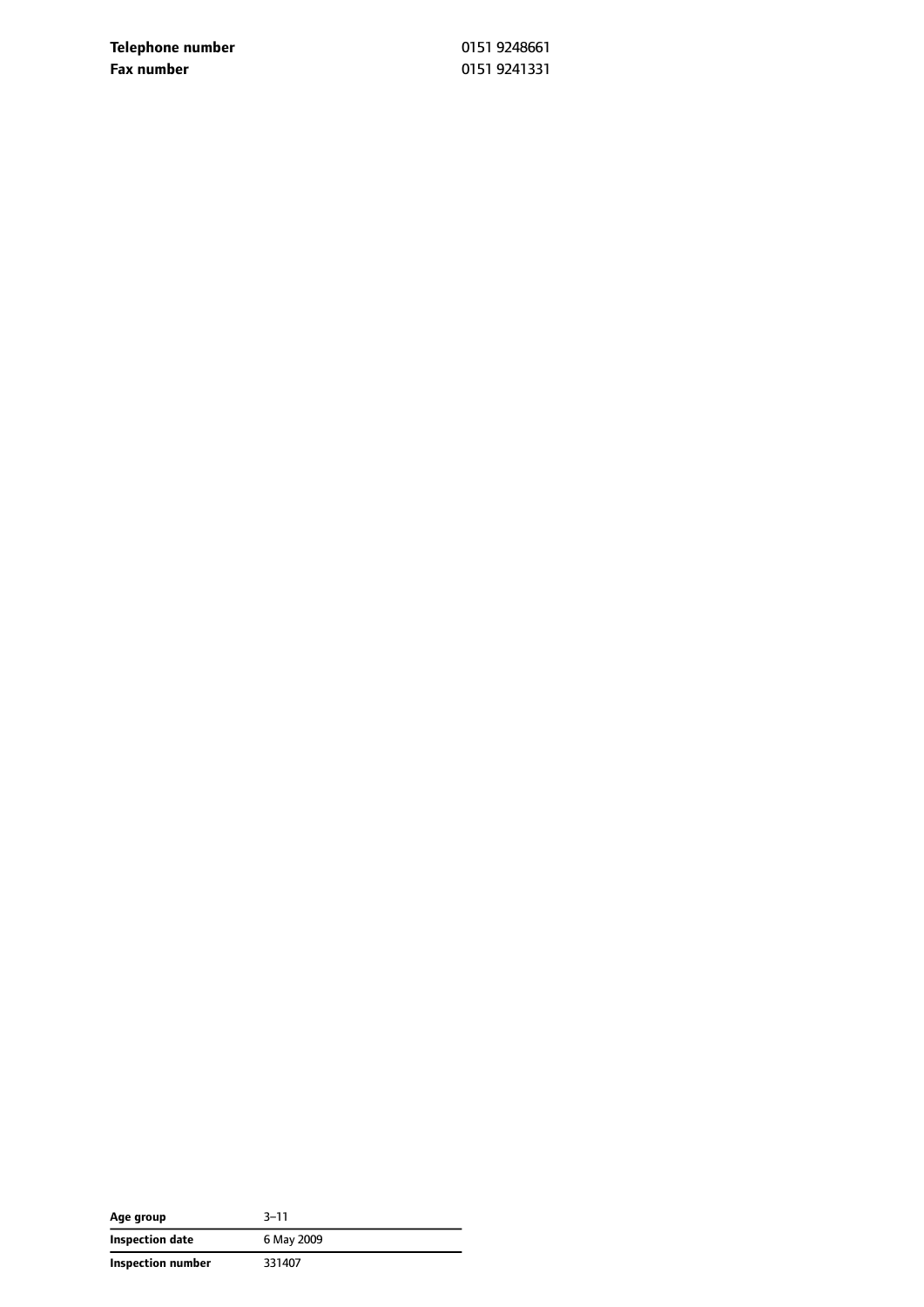.

<sup>©</sup> Crown copyright 2009

Website: www.ofsted.gov.uk

This document may be reproduced in whole or in part for non-commercial educational purposes, provided that the information quoted is reproduced without adaptation and the source and date of publication are stated.

Further copies of this report are obtainable from the school. Under the Education Act 2005, the school must provide a copy of this report free of charge to certain categories of people. A charge not exceeding the full cost of reproduction may be made for any other copies supplied.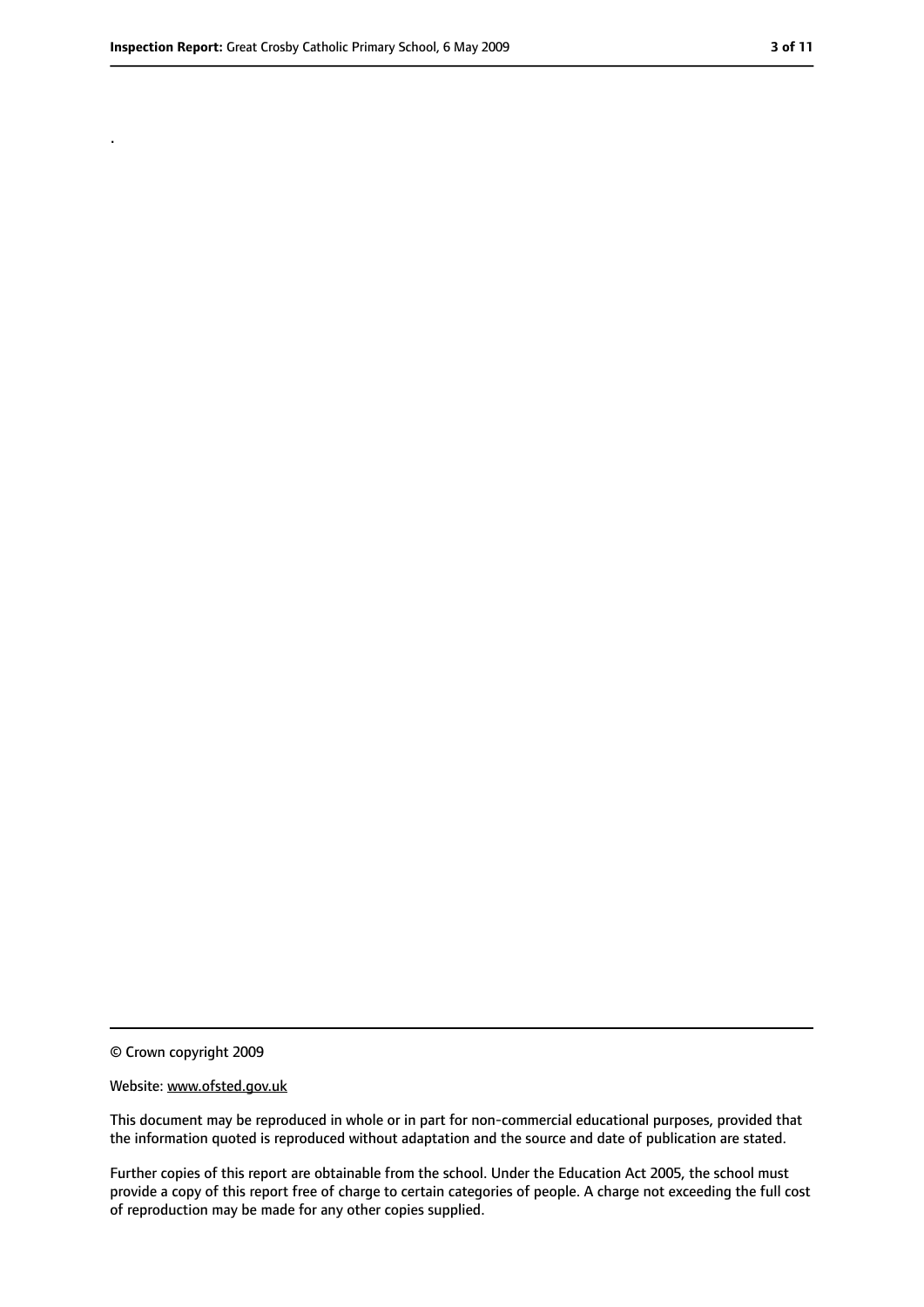# **Introduction**

The inspection was carried out by two additional inspectors.

The inspectors evaluated the overall effectiveness of the school and investigated the following aspects: the effectiveness of the Early Years Foundation Stage; the quality of teaching and learning across all year groups; how the school promotes pupils' understanding of cultural diversity in today's society and the contribution the middle management team is making to the quality of the school's provision. Evidence was collected from observation of lessons, scrutiny of pupils' work and records of their progress, and examination of other documentation including completed parents' questionnaires. Discussions were held with pupils, staff and the Chair of the Governing Body. Other aspects of the school's work were not investigated in as much detail, but the inspectors found no evidence to suggest that the school's assessments, as given in its self-evaluation, were not justified, and these have been included where appropriate in the report.

### **Description of the school**

The proportion of pupils eligible for free school meals in this much larger than average sized Catholic primary school is low. Almost all pupils are White British. The proportion of pupils with learning difficulties and/or disabilities is below the national average. The Early Years Foundation Stage consists of three classes of Reception aged children and two part-time classes of Nursery aged children. The school has gained the Healthy Schools Award, Extended Schools and Basic Skills Quality Mark for the third time.

#### **Key for inspection grades**

| Grade 1 | Outstanding  |
|---------|--------------|
| Grade 2 | Good         |
| Grade 3 | Satisfactory |
| Grade 4 | Inadequate   |
|         |              |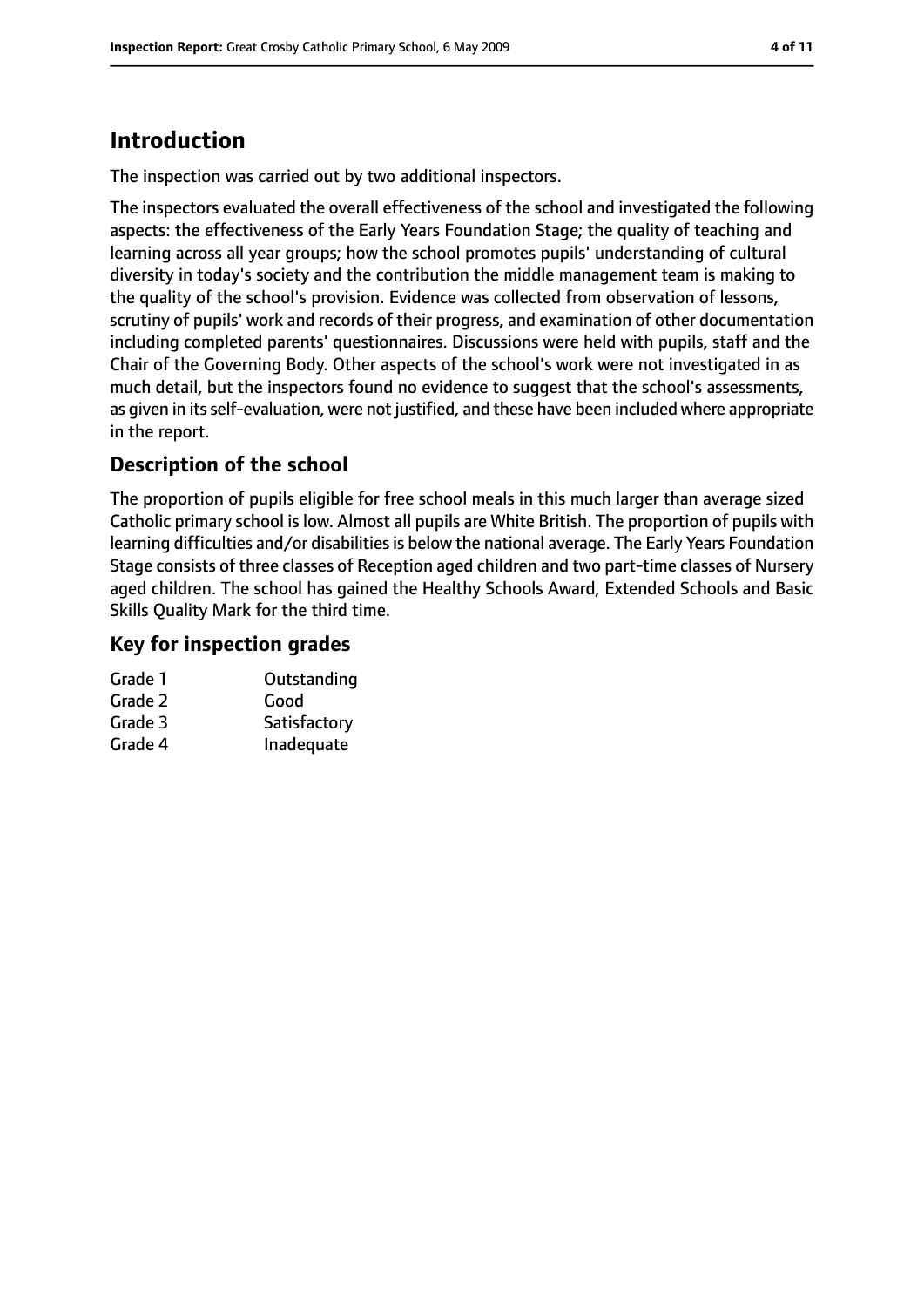#### **Overall effectiveness of the school**

#### **Grade: 1**

The school provides an outstanding education for its pupils and has continued to maintain high standards of achievement and quality of provision thanks to the excellent leadership provided by the headteacher and senior leadership team. Pupils' achievement in both their personal development and their academic studies is exceptional. These outcomes are the result of outstanding teaching and learning and a curriculum that caters for the needs of all pupils extremely well. The school ensures that all pupils, including those with learning difficulties and/or disabilities and the more vulnerable, are very well cared for, guided and supported and that all government requirements as regards safeguarding and child protection are fully met.

Almost all pupils begin Year 1 with skills expected at this age or better, thanks to the excellent progress they have made in the Early Years Foundation Stage. All pupils, including the most able and those with additional needs, achieve very well in each year group. By the end of both Year 2 and Year 6, standards in reading, writing, mathematics and science are well above average. Results in tests and assessments, since the last inspection, show a consistent picture of high attainment and excellent achievement. By the end of Year 6, only a very small number of pupils do not reach nationally expected levels of attainment. The proportion reaching the higher Level 5 in English, mathematics and science is frequently well above the national average. Standards in the current Year 6 are slightly lower than last year. This is because of the greater than usual proportion of pupils with learning difficulties and/or disabilities. Nevertheless, records show that the progress of all groups of pupils in this year group has been at least good.

Pupils' attitudes to learning and their behaviour are outstanding. They very willingly take on responsibilities and contribute extremely well to the school community, as play leaders, peer mentors and school councillors. Pupils' relationships with one another and with staff are very positive. Their spiritual, moral, social and cultural development is excellent overall, though their understanding of the diversity of ethnicity and cultures in today's society is less secure. Attendance is well above the national average. Pupils report they enjoy school, feel safe and know what to do if they are unhappy with another child's behaviour. They have an excellent awareness of how to stay safe and lead a healthy lifestyle. The majority join clubs and activities after school and in the wider community, and have a healthy diet each day. The school has innovatively encouraged parents to appreciate the value of these aspects of their children's development. Parents have attended workshops, sampled school meals at parents' evenings and have been shown what constitutes a healthy packed lunch. Pupils take with them to secondary school excellent life skills and attitudes to help them to achieve well.

High quality teaching is a feature of all classes. Pupils' learning is enhanced by a major focus on developing pupils' speaking and listening skills. Teachers encourage pupils to participate verbally in lessons by using role-play, drama and listening partners. This helpsthem consolidate their ideas when they write reports, letters and stories and debate issues. Teachers use interactive whiteboards and computers very effectively in lessons. Teamwork among staff is a noticeable strength and this has enabled best practice to be shared openly, which was the area for improvement in the last inspection report. The curriculum is varied, covering the National Curriculum thoroughly, with many cross-curricular links made, for example, between English and other subjects, to consolidate pupils' understanding. Two modern foreign languages are taught and the curriculum is also enriched through a wide range of specialist teaching, in music, for example, as well as visitors to school and visits out of school. The focus on promoting pupils' personal, social and health education and citizenship is excellent. Pupils' independent learning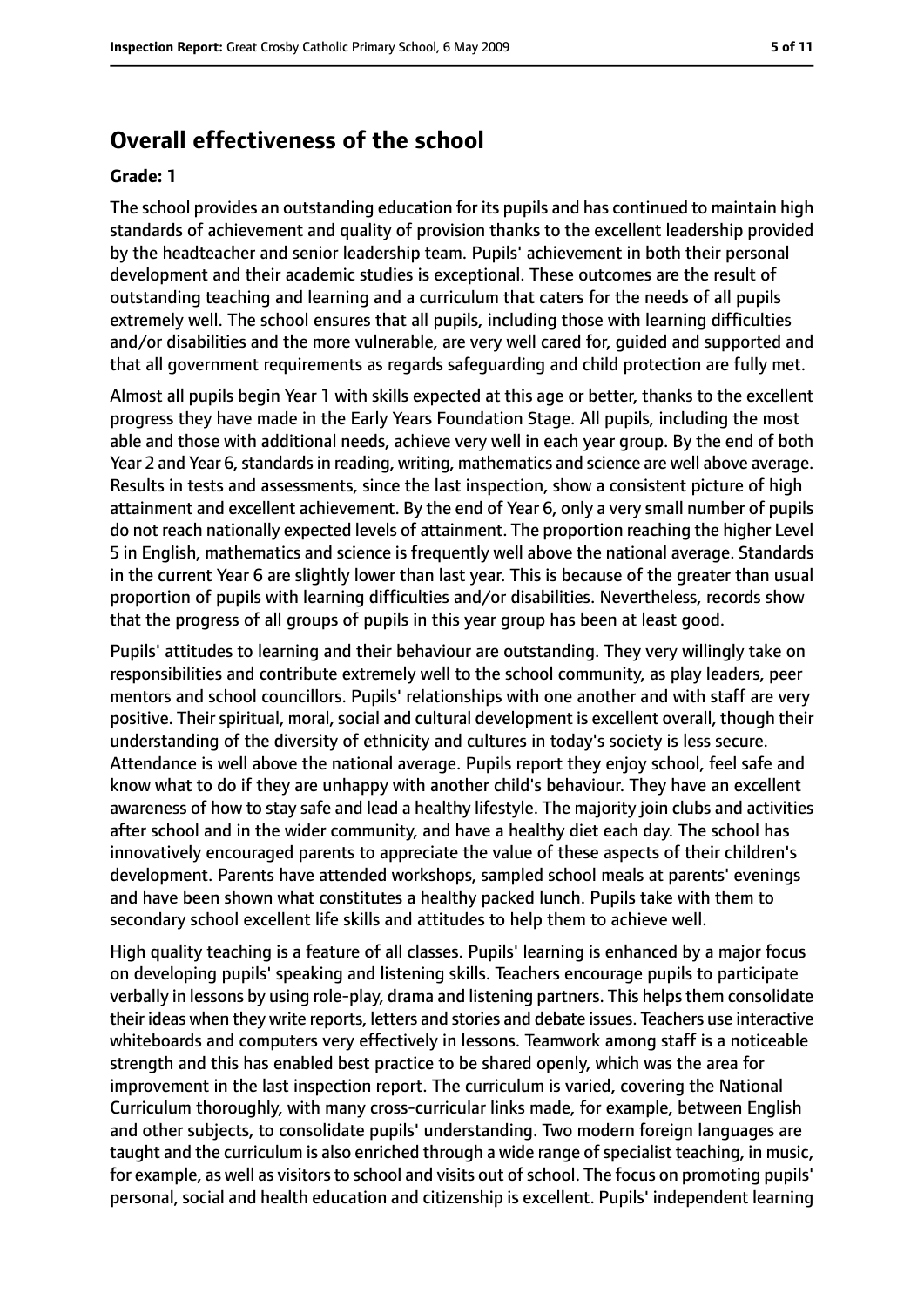skills are encouraged extremely well by thematic and topic work (called Learning Journeys) that includes research for homework and presentations to classmates. Some fine examples of work on the topic of the solar system were displayed around school. All aspects of care, guidance and support, including partnerships with parents and outside agencies, promote pupils' well-being exceptionally well. Pupils from more vulnerable backgrounds and those with learning difficulties and/or disabilities receive high quality support so that they achieve as well as other pupils. The quality of the support provided for these pupils and their resulting excellent achievement, provide a telling example of the school's outstanding promotion of equal opportunities and its determination to eliminate discrimination. The very good quality of teachers' marking helps pupils to understand very well the next steps or targets in their learning and to want to improve.

All aspects of leadership, management and governance are very strong. Since the last inspection, a new tier of middle managers has been established. They make a very significant contribution to monitoring pupils' performance and welfare across all classes and in ensuring the consistency of teachers' lesson planning. The school's self-evaluation is thorough, detailed and extremely accurate. The school's contribution to community cohesion is good and includes several international links. The overwhelming majority of parents value the work of the school very highly. There was a very high return rate to the inspectors' questionnaires, with many parents writing highly supportive comments. Frequent, positive comments were made about leadership and management, the quality of teaching and learning and the effective communication between home and school. To summarise their views from one comment: 'It is a fantastic school!' The school provides outstanding value for money given the below average cost of educating a pupil at the school and the exceptional outcomes. It has excellent capacity to maintain its high quality and performance.

#### **Effectiveness of the Early Years Foundation Stage**

#### **Grade: 1**

The Early Years Foundation Stage provides an outstanding education for children. Children start in the Nursery with skills that are typical for their age. They make significant gains in their development because of the excellent opportunities they have. By the end of Reception the vast majority of children are working securely within the learning goals set for them nationally and many children are exceeding these. The children are independent, curious and diligent learners, behaving exceptionally well. They become articulate and confident, happy to investigate and solve problems. For instance, having built a tower and knocked it down, one Nursery child decided, 'I'm going to make the four corners of a rectangle and fill in the sides(with the blocks).' Children gain a very good understanding of being safe and staying healthy thanks to the excellent teaching. Staff are outstanding role models and this fosters very positive, warm relationships between adults and children and among the children. Children are clearly used to the vibrant learning environment available to them both indoors and outside. For example, when Reception children were given the opportunity to enact the story of Mrs Wishy Washy, they dressed up, made props and signs to set the scene and made full use of special effects, such as a bubble making machine! Outdoors there is a vast range of activities to enjoy. Children's welfare is extremely well addressed. A system of key persons responsible for groups of children has extended what was already a highly effective partnership with parents and the children. The provision is extremely well led and managed by the Early Years Foundation Stage leader who, new to the role and working alongside the former leader and together with all staff,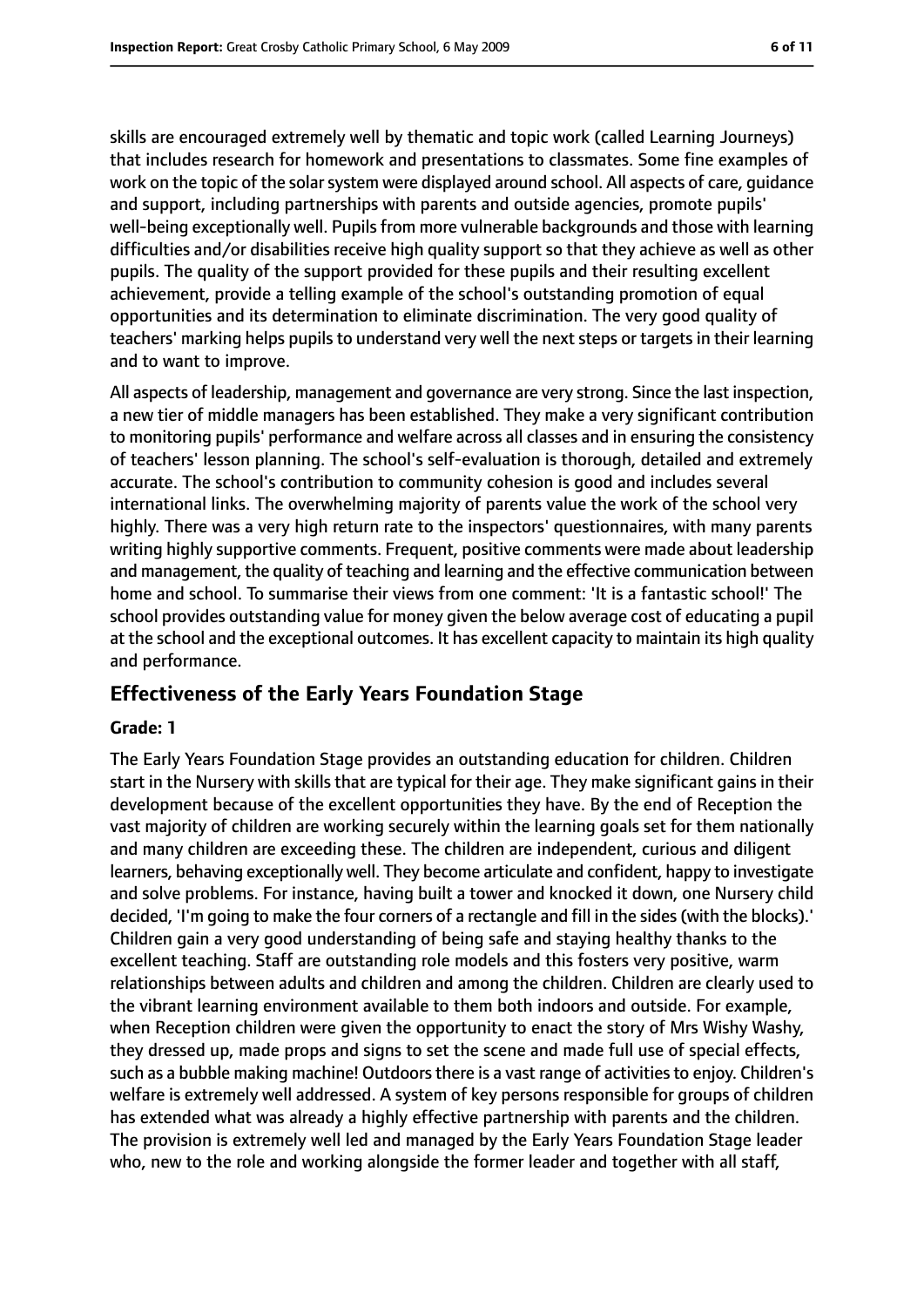constantly reassesses and evaluates practice. As a result, provision runs smoothly, children are actively engaged in their learning and staff know how well they are doing.

#### **What the school should do to improve further**

■ Further develop the pupils' understanding of cultural diversity in today's society.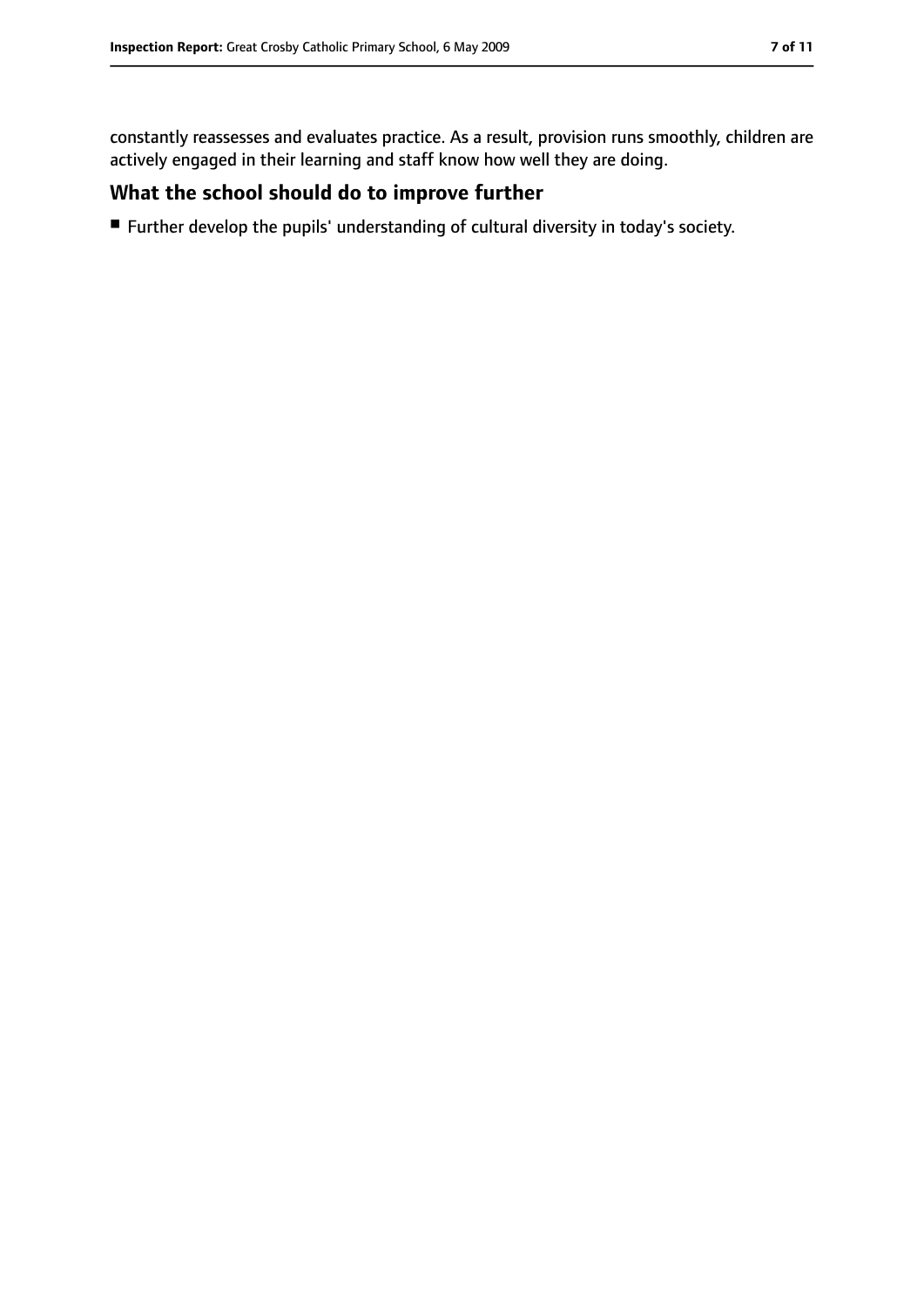**Any complaints about the inspection or the report should be made following the procedures set out in the guidance 'Complaints about school inspection', which is available from Ofsted's website: www.ofsted.gov.uk.**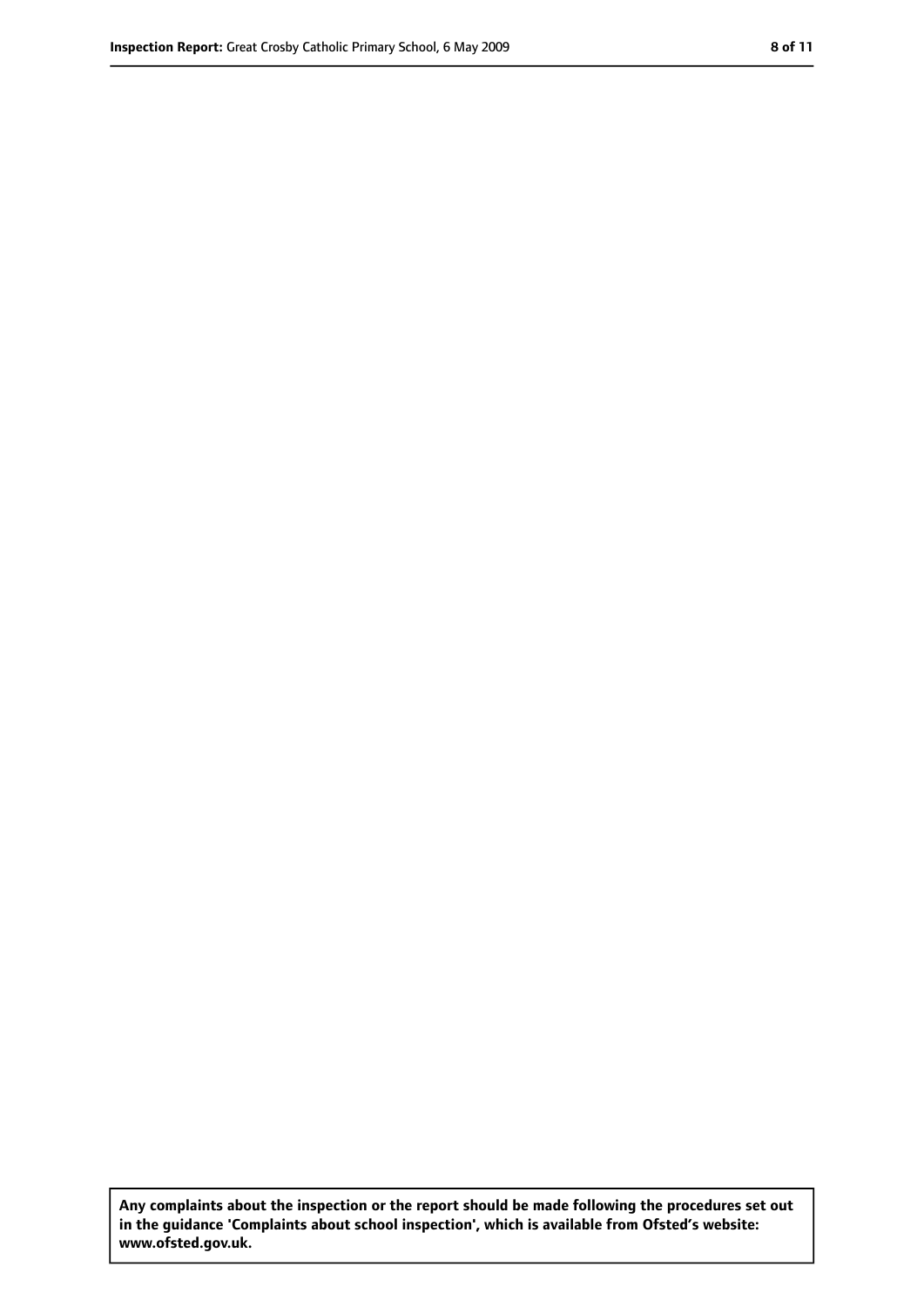# **Inspection judgements**

| Key to judgements: grade 1 is outstanding, grade 2 good, grade 3 satisfactory, and | School         |
|------------------------------------------------------------------------------------|----------------|
| grade 4 inadequate                                                                 | <b>Overall</b> |

#### **Overall effectiveness**

| How effective, efficient and inclusive is the provision of<br>education, integrated care and any extended services in meeting the<br>needs of learners? |     |
|---------------------------------------------------------------------------------------------------------------------------------------------------------|-----|
| Effective steps have been taken to promote improvement since the last<br>inspection                                                                     | Yes |
| How well does the school work in partnership with others to promote learners'<br>well being?                                                            |     |
| The capacity to make any necessary improvements                                                                                                         |     |

### **Effectiveness of the Early Years Foundation Stage**

| How effective is the provision in meeting the needs of children in the<br>l EYFS?            |  |
|----------------------------------------------------------------------------------------------|--|
| How well do children in the EYFS achieve?                                                    |  |
| How good are the overall personal development and well-being of the children<br>in the EYFS? |  |
| How effectively are children in the EYFS helped to learn and develop?                        |  |
| How effectively is the welfare of children in the EYFS promoted?                             |  |
| How effectively is provision in the EYFS led and managed?                                    |  |

#### **Achievement and standards**

| How well do learners achieve?                                                               |  |
|---------------------------------------------------------------------------------------------|--|
| $\vert$ The standards <sup>1</sup> reached by learners                                      |  |
| $\mid$ How well learners make progress, taking account of any significant variations $\mid$ |  |
| between groups of learners                                                                  |  |
| How well learners with learning difficulties and/or disabilities make progress              |  |

<sup>&</sup>lt;sup>1</sup>Grade 1 - Exceptionally and consistently high; Grade 2 - Generally above average with none significantly below average; Grade 3 - Broadly average to below average; Grade 4 - Exceptionally low.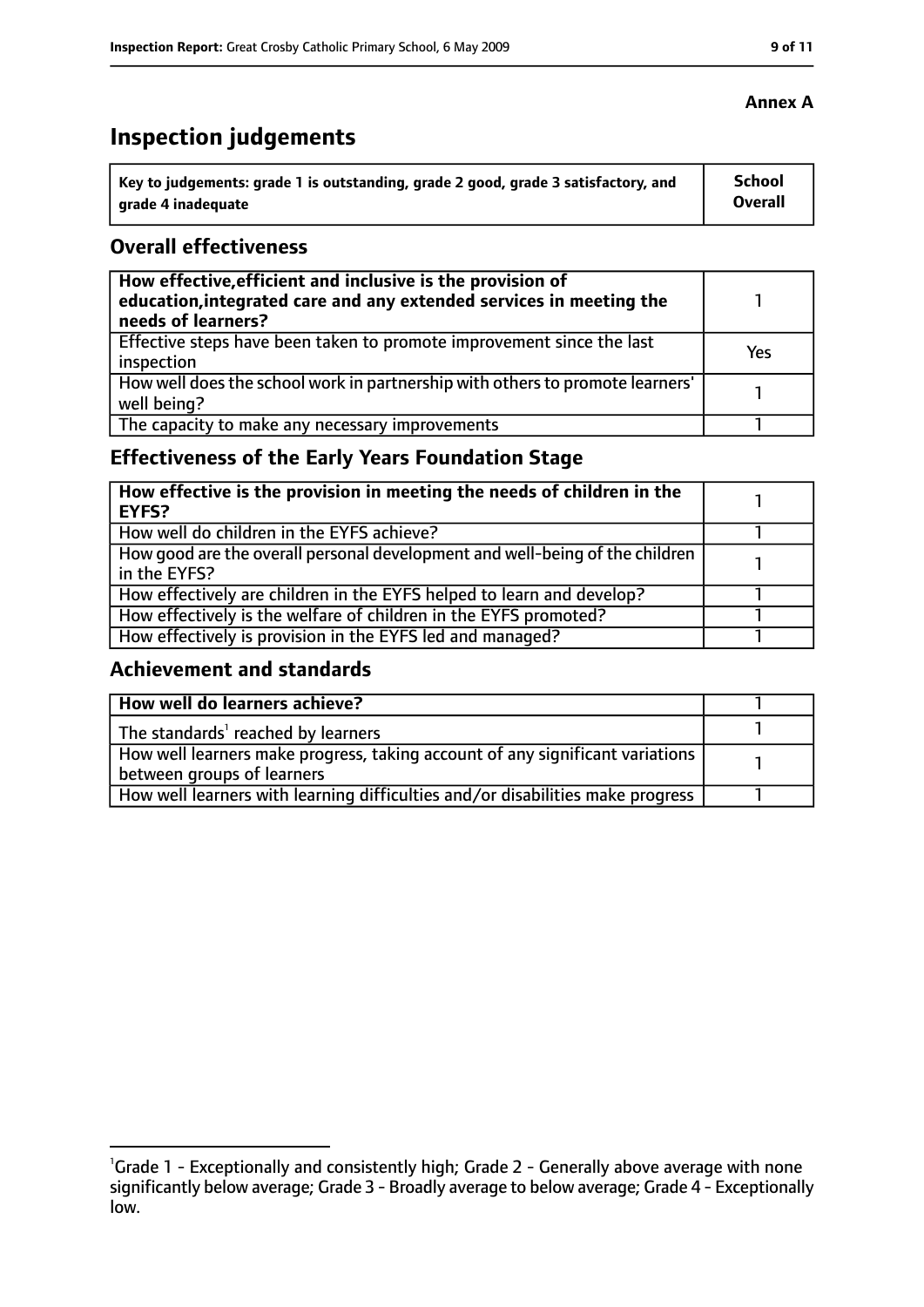## **Personal development and well-being**

| How good are the overall personal development and well-being of the<br>learners?                                 |  |
|------------------------------------------------------------------------------------------------------------------|--|
| The extent of learners' spiritual, moral, social and cultural development                                        |  |
| The extent to which learners adopt healthy lifestyles                                                            |  |
| The extent to which learners adopt safe practices                                                                |  |
| The extent to which learners enjoy their education                                                               |  |
| The attendance of learners                                                                                       |  |
| The behaviour of learners                                                                                        |  |
| The extent to which learners make a positive contribution to the community                                       |  |
| How well learners develop workplace and other skills that will contribute to<br>their future economic well-being |  |

# **The quality of provision**

| How effective are teaching and learning in meeting the full range of<br>learners' needs?              |  |
|-------------------------------------------------------------------------------------------------------|--|
| How well do the curriculum and other activities meet the range of needs and<br>interests of learners? |  |
| How well are learners cared for, quided and supported?                                                |  |

### **Leadership and management**

| How effective are leadership and management in raising achievement<br>and supporting all learners?                                              |           |
|-------------------------------------------------------------------------------------------------------------------------------------------------|-----------|
| How effectively leaders and managers at all levels set clear direction leading<br>to improvement and promote high quality of care and education |           |
| How effectively leaders and managers use challenging targets to raise standards                                                                 |           |
| The effectiveness of the school's self-evaluation                                                                                               |           |
| How well equality of opportunity is promoted and discrimination eliminated                                                                      |           |
| How well does the school contribute to community cohesion?                                                                                      |           |
| How effectively and efficiently resources, including staff, are deployed to<br>achieve value for money                                          |           |
| The extent to which governors and other supervisory boards discharge their<br>responsibilities                                                  |           |
| Do procedures for safequarding learners meet current government<br>requirements?                                                                | Yes       |
| Does this school require special measures?                                                                                                      | <b>No</b> |
| Does this school require a notice to improve?                                                                                                   | <b>No</b> |